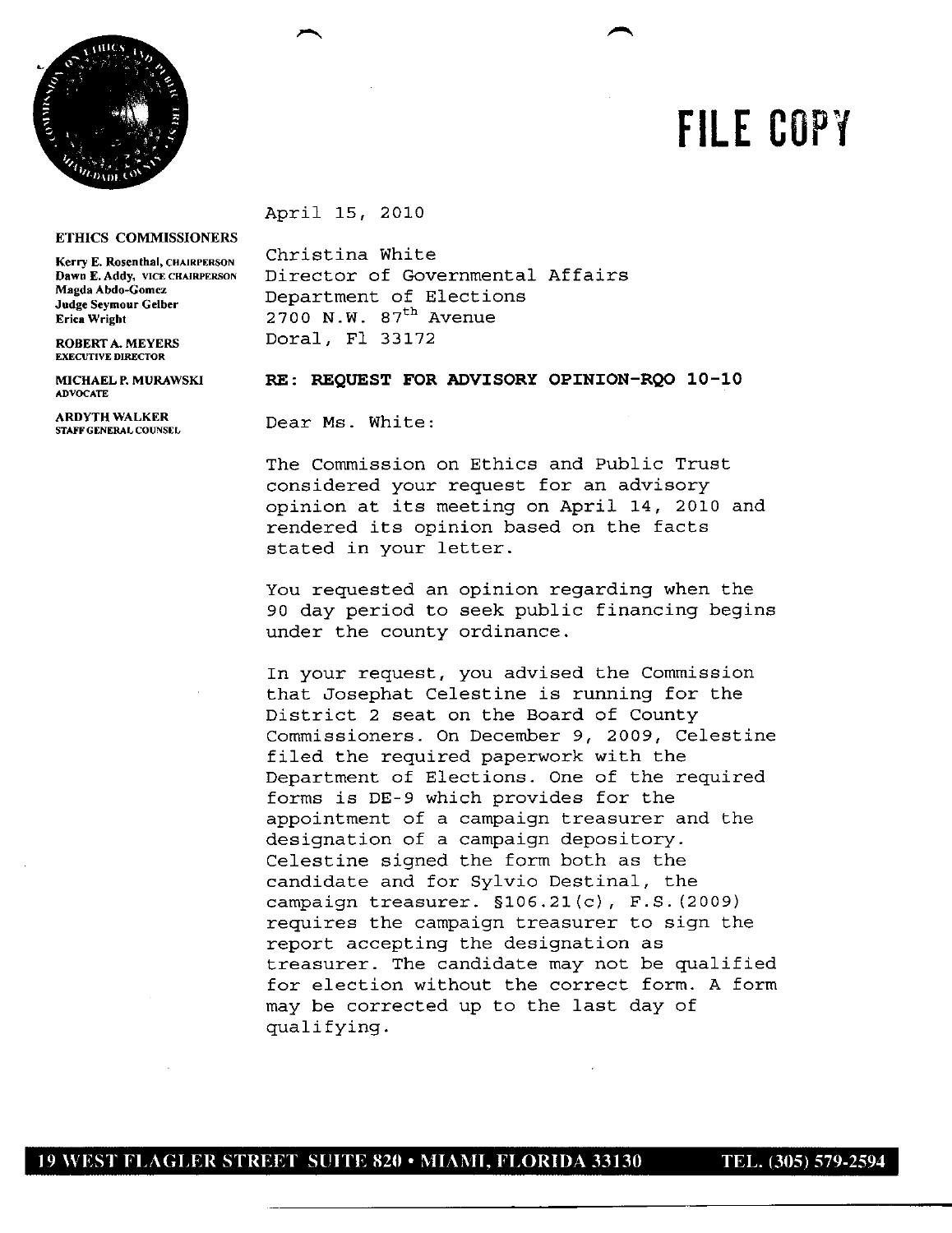On December 17, 2009, the Elections Department notified Celestine that he had qualified for election and that the last day to qualify for public financing was March 9, 2010. Subsequently, the Elections Department notified Celestine that his depository form was incorrect and that a corrected form had to be provided. On January 10, 2010, Celestine filed a revised form. The form correctly contained the signature of the treasurer. Celestine also filed a form waiving any campaign report for the period between October <sup>1</sup> and December 3lrst, 2009. Celestine indicated that he had not opened a bank account or made any expenditures during the last quarter of 2009.

On March 10, 2010, Celestine sought public financing. Under the ordinance, a candidate must request public financing within ninety days of "opening a campaign account."

The Ethics Commission found the ninety day period commences with the filing of the designation form. Section  $12-22$  (c) provides that "Each candidate for the Office of Mayor or the Board of County Commissioners of Miami-Dade County who desires to receive contributions from the Election Campaign Financing Trust Fund (the fund) shall file an irrevocable declaration of intent to seek public financing no later than <sup>90</sup> days after opening a campaign account or thirty days before the first day of qualifying whichever comes first."

The Department of Elections has used the designation form to compute the 90 day period to file the declaration of intent. Most candidates open a campaign account within a day or two of designating a depository. In order to determine a candidate's eligibility for public financing, the Department of Elections may use the date on the designation form for determining the <sup>90</sup> day period for filing the intent to seek public financing.